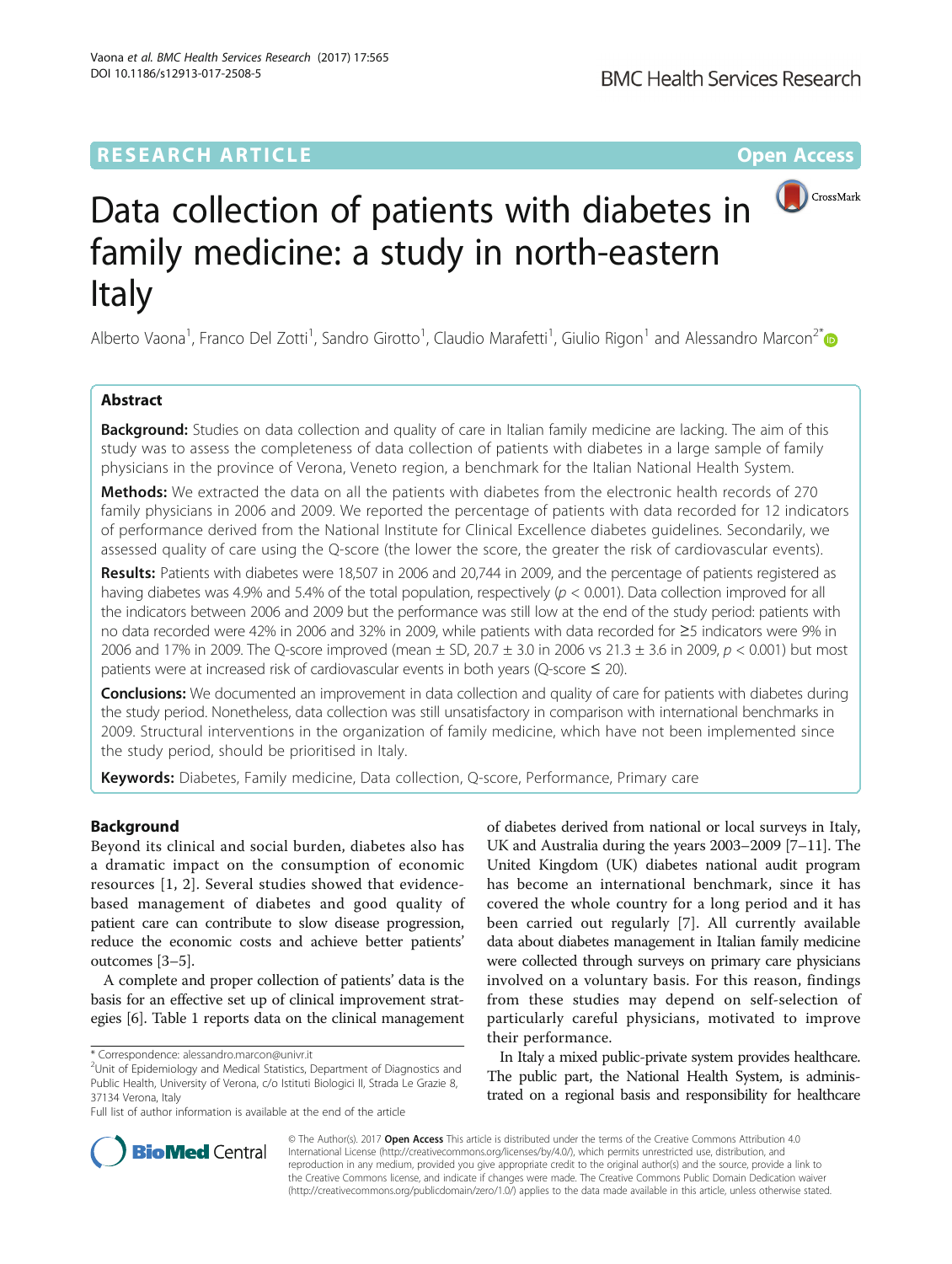<span id="page-1-0"></span>

| Country, year [reference]             | Italy, 2004 [8] | Italy, 2008 [9] | Italy, 2006 [10] | Italy, 2009 [10] | UK, 2005-6 [7]      | UK, 2006-7 [7] | UK, 2007-8 [7] | Australia, 2008 [11] |
|---------------------------------------|-----------------|-----------------|------------------|------------------|---------------------|----------------|----------------|----------------------|
| Area extension                        | Local (Ascoli)  | Local (Ravenna) | Country wide     | Country wide     | Country wide        | Country wide   | Country wide   | Country wide         |
| Voluntary recruitment                 | Yes             | Yes             | Yes              | Yes              | Yes                 | Yes            | Yes            | Yes                  |
| N physicians involved                 | 26              | $\circ$         | 755              | 862              |                     |                | 5359           | $\infty$             |
| Reference period (months)             | $\supseteq$     | $\sim$          | $\overline{C}$   | $\sim$           | $\supseteq$         | $\supseteq$    | $\overline{C}$ | 5                    |
| Diabetes prevalence (%)               | 53              | 54              | 74               | 67               |                     | 3.8            | 3.9            | 6.5                  |
| Blood pressure (%) <sup>ª</sup>       |                 | 24              | 44.7             | 44.5             | 86                  | 능              | 54             | 88                   |
| BMI $(%)^a$                           |                 | m               | 32.2             | 38.7             | $\overline{\infty}$ | 85             | 88             |                      |
| Smoking habits (%) <sup>a</sup>       |                 |                 | 743              | 83.6             | 79                  | 86             | 87             |                      |
| Total Cholesterol (%) <sup>ª</sup>    |                 |                 |                  |                  |                     |                |                |                      |
| LDL Cholesterol (%) <sup>a</sup>      | R               | $\frac{1}{4}$   | 24.1             | 33.7             | ಹ                   | 88             | $\infty$       | 87                   |
| Microalbuminuria (%) <sup>ª</sup>     |                 | 26              | 22.4             | 30.2             | 48                  | 8              | 3              |                      |
| Creatinine (%) <sup>a</sup>           |                 |                 | 66.1             | 66.7             | 83                  | 89             | $\overline{5}$ |                      |
| Creatinine clearance (%) <sup>ª</sup> |                 |                 |                  |                  | ï                   |                |                |                      |
| Glycated haemoglobin (%) <sup>ª</sup> | 50              | 39              | 60.2             | 63.3             | 83                  | 88             | 5              |                      |
| Foot examination (%) <sup>a</sup>     | $\sim$          |                 |                  |                  | 2                   | 72             | $\approx$      |                      |
| Eye examination (%) <sup>a</sup>      | 25              |                 | 42.9             | 42.0             | 5                   | 8 <sup>o</sup> | 67             |                      |
| Urine test (%)                        |                 |                 | f,               |                  |                     |                | $\mathbf{I}$   |                      |

Table 1 Non-systematic review of evidence on data collection performance in primary care of diabetes derived from national and international benchmark cross sectional Table 1 Non-systematic revidence on data collection performance in primary care of diabetes derived from national and international benchmark cross sectional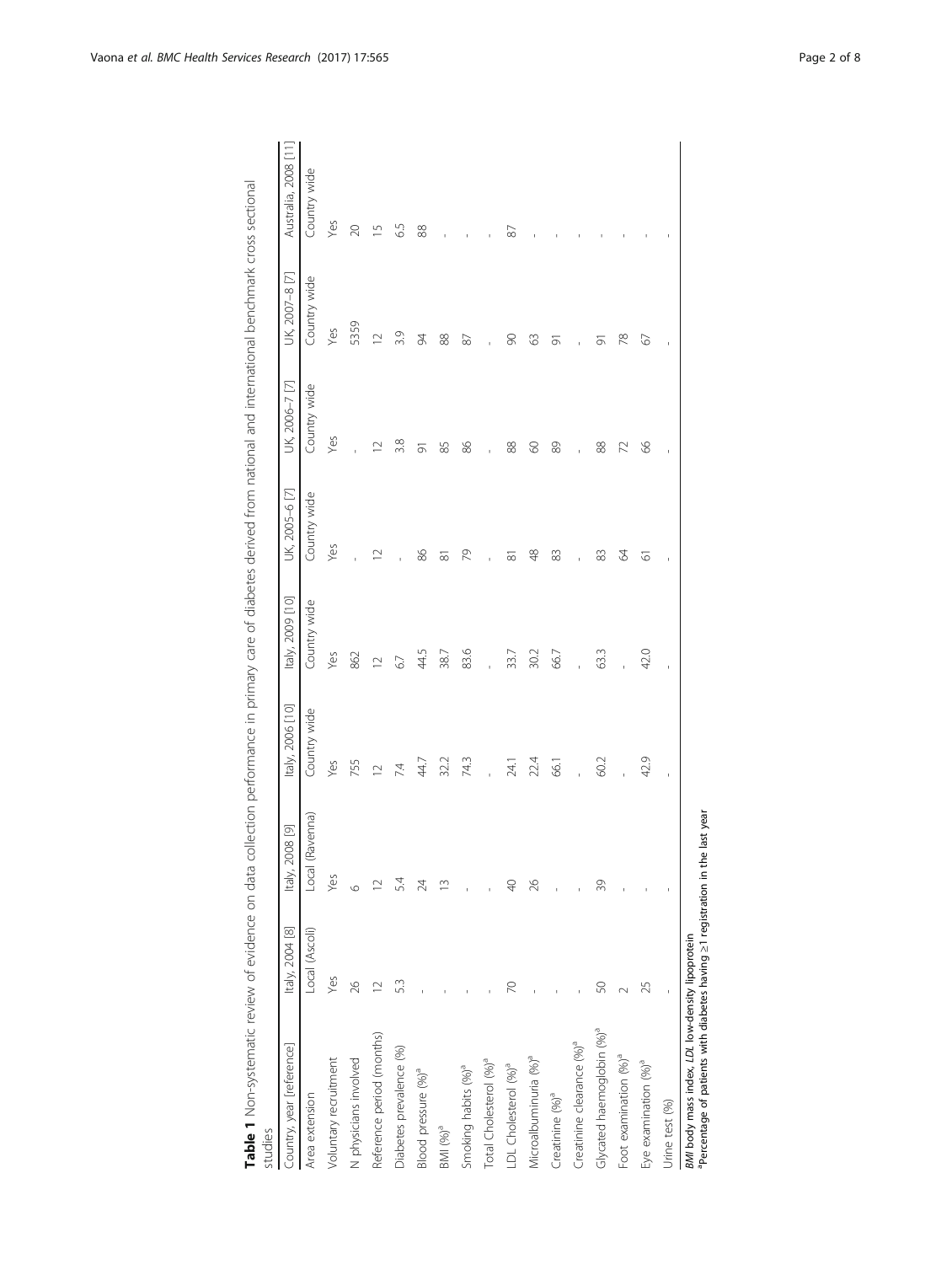delivery is given by each Region to public companies (local healthcare trust, LHT). Italian citizens receive healthcare services from the LHTs, and primary and secondary diabetes healthcare are ensured for free.

In the province of Verona, in Northern Italy (Additional file [1:](#page-6-0) Figure S1), one LHT (Azienda Ulss 9 Scaligera) provides services to about 900,000 inhabitants [http://](http://statistica.regione.veneto.it/banche_dati_societa_residenti_eta_sesso.jsp) [statistica.regione.veneto.it/banche\\_dati\\_societa\\_residenti\\_](http://statistica.regione.veneto.it/banche_dati_societa_residenti_eta_sesso.jsp) [eta\\_sesso.jsp.](http://statistica.regione.veneto.it/banche_dati_societa_residenti_eta_sesso.jsp) Several studies have documented that the prevalence of diabetes in the area of Verona is about 5.5–5.9% [\[5, 12, 13](#page-7-0)]. In this area, on initiative of the major family physicians' Union (FIMMG Verona), a central databank was implemented during 2008 in order to remotely collect clinical performance data from professional databases of members of the Union. These data were used to address Union's policy towards the economic agreements with the LHTs. Between 2006 and 2009 about 650 family physicians were active in the province of Verona; 270 (42%) of them were FIMMG members and they were all connected to the databank. These family physicians received benefits coming from economy of scale in their purchases of professional equipment and, mostly, from remote realtime assistance on auditing their clinical or prescribing performance targets, which were linked to economic incentives. The central databank was actively collecting data until 2010, when it was finally switched off. During the 2006–2009 time period no economic agreement on family physicians' clinical performance on diabetes was active.

The primary aim of this study is to assess data collection for diabetes in family medicine in the province of Verona in 2006 and 2009 and to compare it with available data from national and international studies. The secondary aim is to explore the quality of care using the Q-score, a score predicting the development of cardiovascular events.

# **Methods**

## Study design

All 270 family physicians working in the province of Verona, who adhered to the databank in 2008, were included in this study. The data on all their patients with diabetes, which had been recorded by the family physicians during every day real-life practice in their professional electronic databases, were collected for 2006 and 2009 after irreversible anonymization.

Patients with diabetes were identified considering either a reported classification of diabetes according to the International Classification of Diseases 9th edition, or an exemption from health spending from diabetes, or "diabetes" as free text. An analysis of data consistency and data entry quality had been performed when each family physician joined the databank, but there was no standardisation of diabetes definition.

# Data collection performance indicators

Indicators of performance were chosen ex-post from the National Institute for Clinical Excellence (NICE) 2005 diabetes guidelines, which are also the reference in the UK diabetes national audit program [\[7](#page-7-0), [14, 15](#page-7-0)]. These guidelines were selected as follows. Among 21 diabetes clinical guidelines available in 2006, 3 guidelines reported performance indicators (see Additional file [1](#page-6-0): Table S1). Three independent reviewers rated these guidelines according to a score obtained by a three-item checklist [[16](#page-7-0)]. The guidelines with the highest mean score were selected.

Among the indicators available in the NICE guidelines, we pragmatically selected the 12 indicators with data available in our study: blood pressure, body mass index (BMI), smoking habits, total cholesterol, low-density lipoprotein (LDL) cholesterol, microalbuminuria (MA), creatinine, creatinine clearance, glycated haemoglobin, foot examination, eye examination and urine test. For each indicator, we collected data on the number of registrations per year in the family physicians' electronic health records. According to the guidelines, at least 1 registration per year had to be recorded for each indicator to be at target performance, except for blood pressure and glycated haemoglobin, where at least 4 registrations per year were required. Data on the measured values were available only for the last examination registered.

### Quality of diabetes care score

In order to assess the quality of diabetes care, we computed the Q-score, which predicts the development of cardiovascular events. The Q-score was developed and validated in a sample of the Italian population [[3](#page-7-0)]. It ranges between 0 and 40 (lowest to highest quality of care). It has been reported that a Q-score  $\leq 10$  predicts an 89% greater risk of long-term cardiovascular events as compared to a score  $> 20$  [\[3\]](#page-7-0). Briefly, a 0 to 10 score was assigned to every patient with available information on each of 4 dimensions: glycated haemoglobin, blood pressure, low-density lipoprotein (LDL) and microalbuminuria (MA). For each dimension, the assigned score reflected both the values of the indicators measured at the last examination registered and the presence/absence of at least one examination in the index year. Patients with incomplete information or nonvalid data on one or more of the above indicators were excluded from this assessment.

#### Statistical analysis

Categorical variables were described as percentages, and quantitative variables were summarised as mean ± SD or median with interquartile range (1st and 3rd quartiles). Temporal variations in patients' and family physicians' characteristics were tested by the Wilcoxon matched-pairs signed-ranks test and McNemar's exact test as appropriate.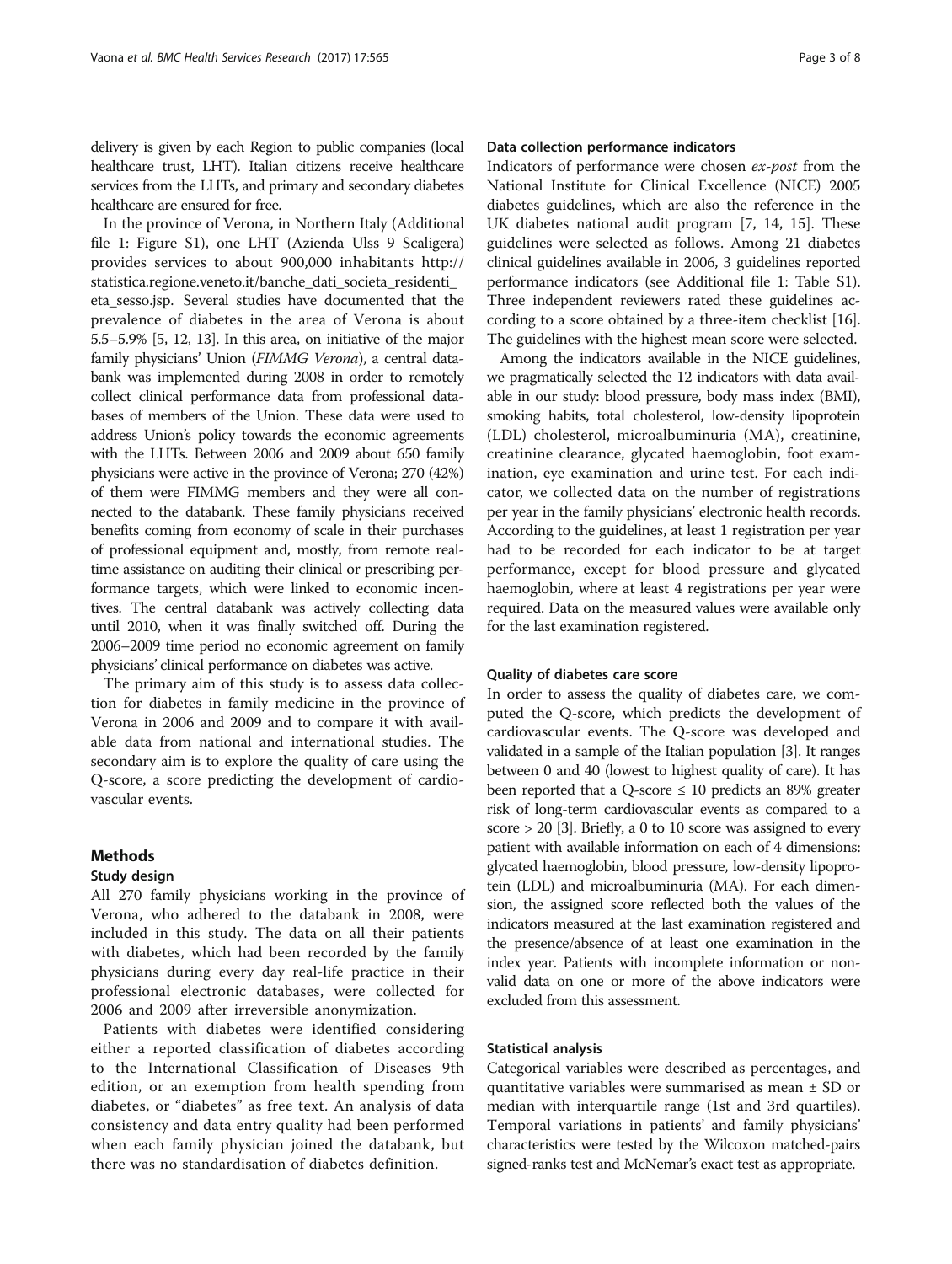We appraised data collection from two points of view. In the first analysis, which illustrates the completeness of family physicians' electronic databases, we reported the percentage of family physicians with 0%, ≥50% (between 50% and 100%) and ≥75% (between 75% and 100%) of their patients with data recorded for each indicator. In the second analysis, we considered family physicians as a single group, and we reported the percentage of patients with recorded data for each indicator, as well as the distribution of the patients according to the number of indicators recorded. This latter analysis focuses on patients, rather than on family physicians, and it shows the proportion of the overall population of patients with satisfactory data registration.

We tested temporal variations in performance using population-averaged, generalised estimating equations (GEEs) for a binomial outcome with logarithmic link, with family physicians identified as the clustering factor, and year (2009 versus 2006) as the main independent variable. These models provided crude risk ratios (RR). Adjusted RRs were obtained after additional adjustment for patients' characteristics that could influence a family physician's propensity to record data: sex, age (categorised as <40, 40–59, 60–79,  $\geq 80$  years to account for possible non-linear associations), antidiabetic therapy  $(1 = \text{metformin})$ or other hypoglycaemic agent (alone); 2 = insulin or analogue;  $0 =$  none of them) as an indicator of disease severity, and additional therapy  $(1 = at least one among)$ statin, acetylsalicylic acid or other platelet aggregation inhibitor, renin-angiotensin system modifier;  $0 =$  none of them) as a proxy of comorbidities.

# Results

#### Characteristics of the family physicians

Most of the 270 family physicians included in the study were men ( $n = 204, 76\%$ ) and they were aged  $52 \pm 5$  years on average in 2006. The total number of patients in their databases was 373,827 and 385,962 in 2006 and 2009, respectively. The median number of patients per family physician was 1467 (1st and 3rd quartiles: 1225–1603) in 2006 and 1505 (1st and 3rd quartiles: 1289–1620) in 2009 ( $p < 0.001$ ). The percentage of patients registered as having diabetes was 4.9% (95% CI: 4.7; 5.1) in 2006 and it increased to 5.4% (95% CI: 5.1; 5.6) in 2009  $(p < 0.001)$ .

# Characteristics of the diabetic patients

The number of patients with diabetes was 18,507 in 2006 and 20,744 in 2009, and the vast majority of them ( $n = 16,862$ ) were cared for by the same family physician in both years. About half of the patients were men (53%) and their mean age was 66.1 and 67.8 years in 2006 and 2009 respectively (Table 2). In 2006, 26% of the patients were under oral antidiabetic therapy (mainly metformin). Table 2 Demographic information and therapeutic regimen of patients with diabetes in 2006 and 2009<sup>a</sup>

|                            |                                                                    | 2006<br>$(N = 18,507)$ | 2009<br>$(N = 20.744)$ | <i>p</i> -value |
|----------------------------|--------------------------------------------------------------------|------------------------|------------------------|-----------------|
| Demographic<br>information | Male sex                                                           | 9797 (53)              | 10,948 (53)            | 0.818           |
|                            | Age (yr)                                                           | $66.1 \pm 13.7$        | $67.8 + 13.8$          | < 0.001         |
| Antidiabetic<br>therapy    | Metformin                                                          | 2893 (16)              | 6989 (34)              | < 0.001         |
|                            | Other hypoglycaemic<br>agent                                       | 413 (2)                | 1348 (6)               | < 0.001         |
|                            | Insulin (or analoque)                                              | 1994 (11)              | 3099 (15)              | < 0.001         |
|                            | Any in the category                                                | 4771 (26)              | 9762 (47)              | < 0.001         |
| Additional<br>therapy      | Statin                                                             | 4040 (22)              | 7202 (35)              | < 0.001         |
|                            | Acetylsalicylic acid<br>or other platelet<br>aggregation inhibitor | 4951 (27)              | 7974 (38)              | < 0.001         |
|                            | Renin-angiotensin<br>system modifier                               | 8255 (45)              | 11,815 (57)            | < 0.001         |
|                            | Any in the category                                                | 10,097 (55)            | 14,610 (70)            | < 0.001         |

<sup>a</sup>Number (percentage) or mean ± SD reported

More than half were under lipid lowering, antiplatelet or antidiuretic drugs. For all the drugs considered, there was a substantial increase in the percentage of patients treated in 2009 vs 2006 (Table 2) (all  $p < 0.001$ ).

#### Data collection performance of the family physicians

In 2006 the proportion of family physicians with no data recorded in their electronic databases ranged between 33%, for total cholesterol measurement, to 93%, for foot examination (Table [3](#page-4-0)). In 2009 the data collection improved for all the indicators and the family physicians with ≥50% or ≥75% of their patients with recorded data increased significantly for 5 and 3 of the 12 indicators, respectively.

A similar picture emerged when considering the family physicians as a single group (Table [4](#page-4-0)). In 2006, the proportion of patients with data on the indicators ranged between 0.2% (foot examination) and 30.6% (total cholesterol). Both the crude and adjusted analyses showed an increase in all the indicators, with the exception of blood pressure (≥4 registrations/year), which showed a significant 9% decrease (adjusted RR = 0.91; 95% CI: 0.85, 0.98) (Table [4](#page-4-0)). In the adjusted analysis, the relative change in performance for the other indicators ranged between a 17% increase for BMI registration (RR = 1.17; 95% CI: 1.14, 1.21) to a four-fold increase for foot examination (RR = 4.87; 95% CI: 2.97, 7.99).

Despite these large relative improvements, the proportion of patients with data on the indicators in 2009 was still low from an absolute point of view (between 0.9%, for foot examination, and 42.1%, for total cholesterol). The percentage of patients with no indicators recorded was 42% in 2006 and it decreased to 32% in 2009 (Fig. [1](#page-5-0)). The percentage of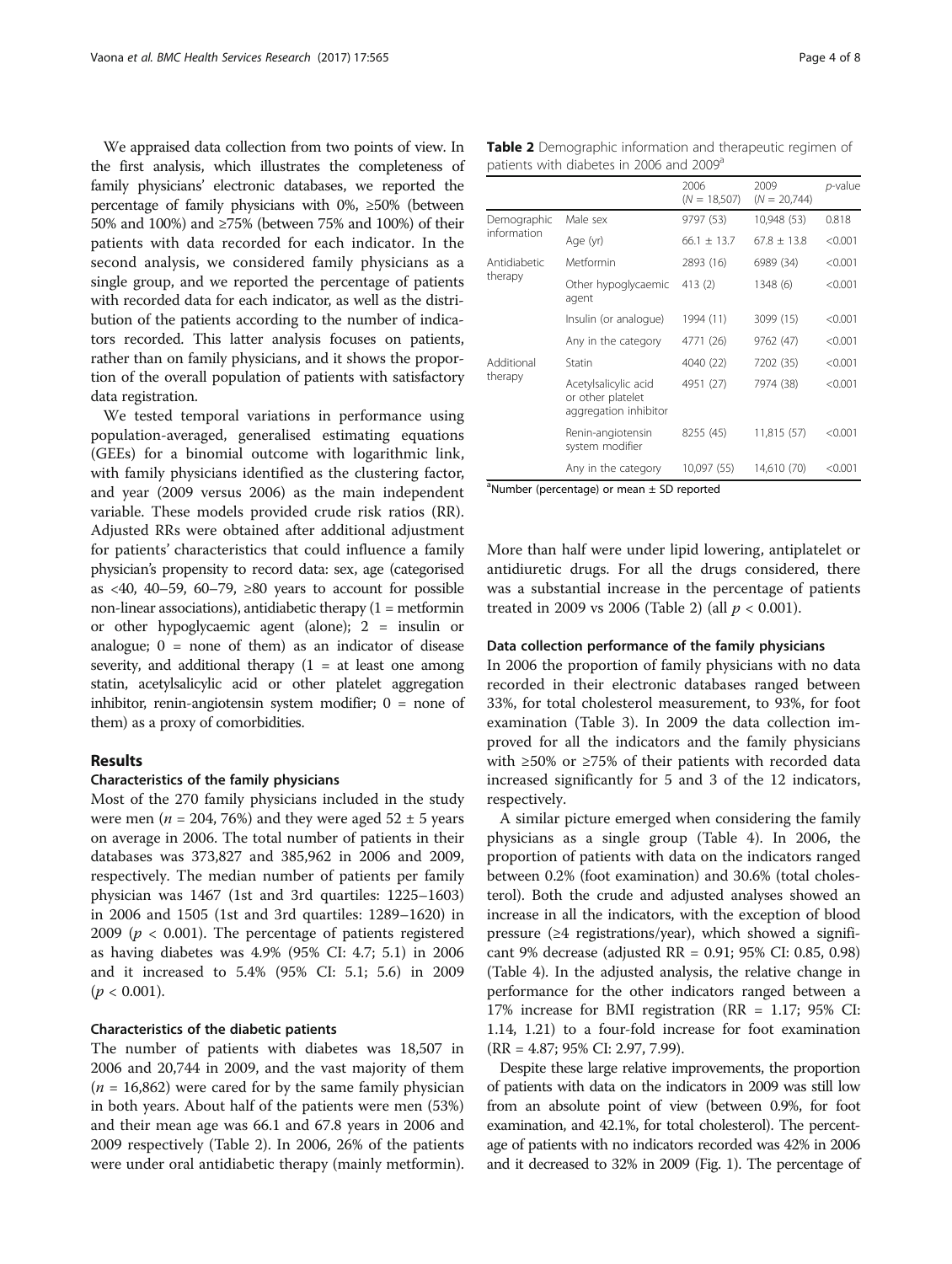| Performance indicators               | Percentage of the family physicians<br>with 0% of their patients with data |         | Percentage of the family physicians with<br>≥50% of their patients with data |              | Percentage of the family physicians with<br>$\geq$ 75% of their patients with data |      |
|--------------------------------------|----------------------------------------------------------------------------|---------|------------------------------------------------------------------------------|--------------|------------------------------------------------------------------------------------|------|
|                                      | 2006                                                                       | 2009    | 2006                                                                         | 2009         | 2006                                                                               | 2009 |
| Blood pressure <sup>b</sup>          | 49                                                                         | $38***$ |                                                                              |              |                                                                                    |      |
| BMI <sup>a</sup>                     | 35                                                                         | $19***$ | 17                                                                           | 20           |                                                                                    |      |
| Smoking habits <sup>a</sup>          | 67                                                                         | $57***$ |                                                                              |              |                                                                                    |      |
| Total cholesterol <sup>a</sup>       | 33                                                                         | $13***$ | 24                                                                           | 44           |                                                                                    |      |
| LDL cholesterol <sup>a</sup>         | 47                                                                         | $35***$ | 6                                                                            | $10^{**}$    |                                                                                    |      |
| Microalbuminuria <sup>a</sup>        | 56                                                                         | $37***$ |                                                                              | $10^{\circ}$ |                                                                                    |      |
| Creatinine <sup>a</sup>              | 36                                                                         | $15***$ | 24                                                                           | $42***$      |                                                                                    |      |
| Creatinine clearance <sup>a</sup>    | 76                                                                         | $47***$ |                                                                              | $\cap$       |                                                                                    |      |
| Glycated haemoglobin <sup>b</sup> 72 |                                                                            | $45***$ |                                                                              |              |                                                                                    |      |
| Foot examination <sup>a</sup>        | 93                                                                         | $74***$ |                                                                              |              |                                                                                    |      |
| Eye examination <sup>a</sup>         | 35                                                                         | $9***$  |                                                                              |              |                                                                                    |      |
| Urine test <sup>a</sup>              | 38                                                                         |         |                                                                              | 35           |                                                                                    |      |

<span id="page-4-0"></span>Table 3 Percentage of the 270 general practitioners (family physicians) who had 0%, ≥50% or ≥75% of their patients with diabetes having data recorded for each of the 12 performance indicators in 2006 and 2009

BMI body mass index, LDL low-density lipoprotein  $a_{\geq 1}$  registration/year

 $b \geq 4$  registrations/year<br>\*\*\*\*\*\*\*  $\infty$  f

 $*$  p for the comparison of proportions between years <0.05, <0.01, <0.001

patients with ≥5 indicators recorded was 9% in 2006 and 17% in 2009, but no diabetic patient had data for more than 10 indicators either in 2006 or 2009.

# Quality of diabetes care

Since we had no measured values for MA, patients who had performed the exam in the last year were assigned an intermediate score of 5, as done by the developers of the score [[3\]](#page-7-0), while the other patients were set to missing. An assessment of quality of care was possible for 14,480 (78%) patients in 2006 and 14,162 (68%) patients in 2009. The Q-score slightly increased in 2009 (mean  $\pm$  SD, 21.3  $\pm$  3.6) with respect to 2006 (20.7  $\pm$  3.0) ( $p < 0.001$ ). However, the large majority of patients had a score  $\leq 20$  (85% in 2006, vs. 76% in 2009) (Additional file [1](#page-6-0): Table S2).

Table 4 Number (percentage) of patients with diabetes having data recorded for each of the 12 indicators in 2006 and 2009, and relative increase (relative risk, RR, with 95% CI) in the proportion of patients with recorded data in 2009 with respect to 2006

|                  | Performance indicator             | $2006 (N = 18,507)$ | $2009 (N = 20,744)$ | 2009 vs. 2006        | 2009 vs. 2006                        |
|------------------|-----------------------------------|---------------------|---------------------|----------------------|--------------------------------------|
|                  |                                   | n(%)                | n(%)                | crude<br>RR (95% CI) | adjusted <sup>c</sup><br>RR (95% CI) |
| a                | Blood pressure <sup>b</sup>       | 1267 (6.8%)         | 1470 (7.1%)         | $1.04$ (0.97, 1.12)  | 0.91 (0.85, 0.98)                    |
| b                | BM <sup>a</sup>                   | 4665 (25.2%)        | 6126 (29.5%)        | 1.27 (1.23, 1.32)    | 1.17(1.14, 1.21)                     |
| $\mathcal{C}$    | Smoking habits <sup>a</sup>       | 730 (3.9%)          | 1034 (5.0%)         | 1.34(1.21, 1.47)     | 1.25(1.14, 1.37)                     |
| d                | Total cholesterol <sup>a</sup>    | 5664 (30.6%)        | 8726 (42.1%)        | 1.37(1.33, 1.41)     | 1.27 (1.23, 1.30)                    |
| $\boldsymbol{e}$ | LDL <sup>a</sup>                  | 2427 (13.1%)        | 3829 (18.5%)        | 1.37 (1.30, 1.44)    | 1.21(1.16, 1.27)                     |
| f                | Microalbuminuria <sup>a</sup>     | 1093 (5.9%)         | 3438 (16.6%)        | 2.69 (2.41, 3.02)    | 2.33 (2.11, 2.57)                    |
| g                | Creatinine <sup>a</sup>           | 5482 (29.6%)        | 8376 (40.4%)        | 1.36 (1.31, 1.40)    | 1.26 (1.22, 1.29)                    |
| h                | Creatinine clearance <sup>a</sup> | 173 (0.9%)          | 623 (3.0%)          | 2.90 (2.40, 3.51)    | 2.27 (1.90, 2.71)                    |
|                  | Glycated haemoglobin <sup>b</sup> | 200 (1.1%)          | 453 (2.2%)          | 2.03 (1.70, 2.42)    | 1.60 (1.34, 1.90)                    |
|                  | Foot examination <sup>a</sup>     | 32 (0.2%)           | 194 (0.9%)          | 6.18 (3.70, 10.33)   | 4.87 (2.97, 7.99)                    |
| k                | Eye examination <sup>a</sup>      | 2148 (11.6%)        | 3593 (17.3%)        | 1.53(1.45, 1.62)     | 1.30 (1.24, 1.37)                    |
|                  | Urine test <sup>a</sup>           | 4830 (26.1%)        | 7461 (36.0%)        | 1.36(1.32, 1.41)     | 1.28 (1.24, 1.32)                    |

BMI body mass index, LDL low-density lipoprotein  $a_2$  1 registration/year

<sup>a</sup>≥ 1 registration/year<br><sup>b</sup>> 4 registrations/vea

 $\mu^{\text{B}}$ ≥ 4 registrations/year<br><sup>c</sup>Adjusted for patient's

Adjusted for patient's sex, age, antidiabetic therapy, other therapy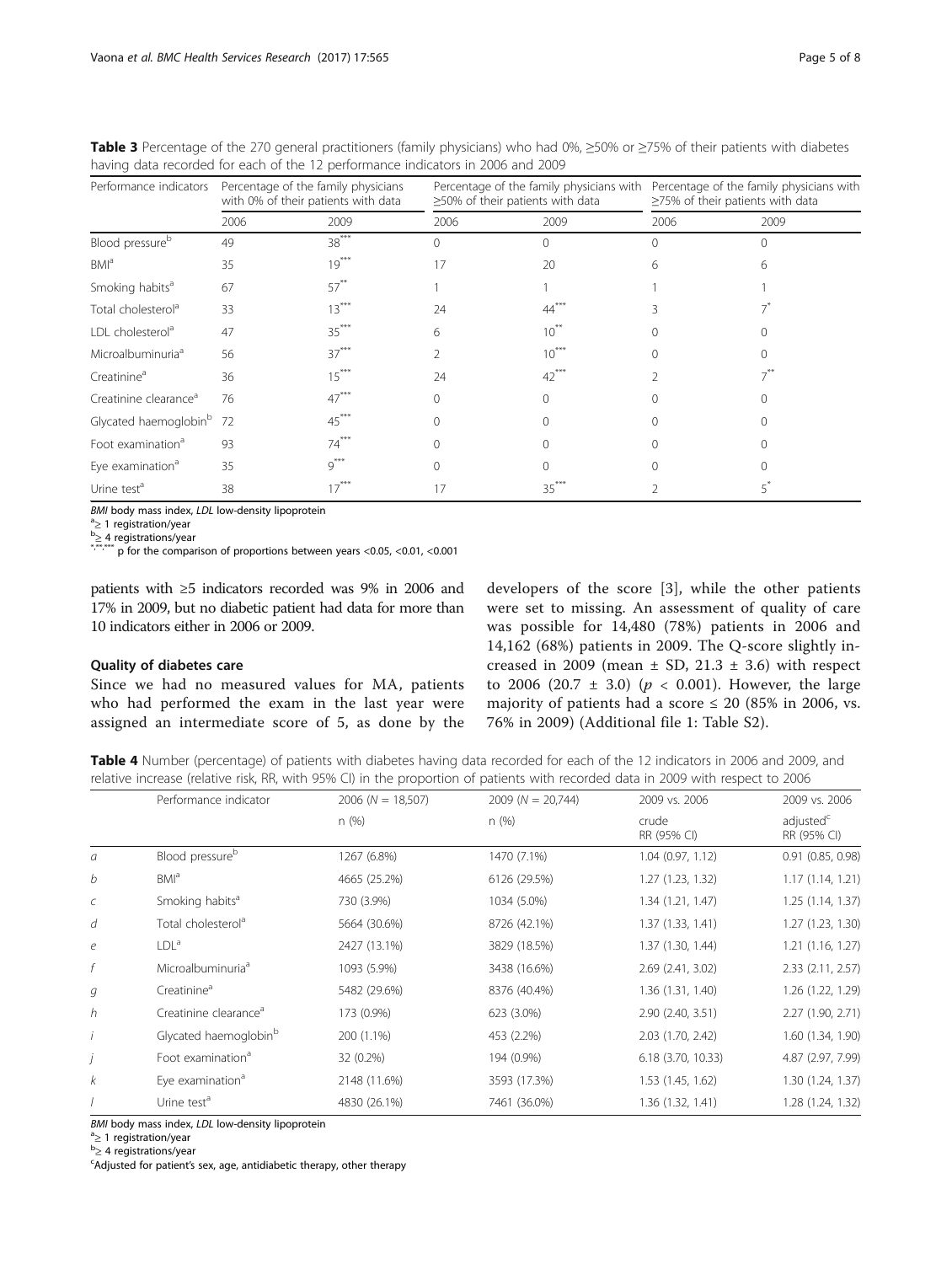<span id="page-5-0"></span>

# **Discussion**

This study reports on data collection and quality of care for diabetes in family medicine in the area of Verona, located in the Veneto region of Italy, which is considered a benchmark region for quality and efficiency of care from the national Ministry of Health [http://www.sanita24.ilsole24ore.](http://www.sanita24.ilsole24ore.com/pdf2010/Editrice/ILSOLE24ORE/QUOTIDIANO_SANITA/Online/_Oggetti_Correlati/Documenti/2017/02/02/NUOVO_BENCHMARK.pdf?uuid=AEaAZHM) [com/pdf2010/Editrice/ILSOLE24ORE/QUOTIDIANO\\_](http://www.sanita24.ilsole24ore.com/pdf2010/Editrice/ILSOLE24ORE/QUOTIDIANO_SANITA/Online/_Oggetti_Correlati/Documenti/2017/02/02/NUOVO_BENCHMARK.pdf?uuid=AEaAZHM) [SANITA/Online/\\_Oggetti\\_Correlati/Documenti/2017/02/02/](http://www.sanita24.ilsole24ore.com/pdf2010/Editrice/ILSOLE24ORE/QUOTIDIANO_SANITA/Online/_Oggetti_Correlati/Documenti/2017/02/02/NUOVO_BENCHMARK.pdf?uuid=AEaAZHM) [NUOVO\\_BENCHMARK.pdf?uuid=AEaAZHM.](http://www.sanita24.ilsole24ore.com/pdf2010/Editrice/ILSOLE24ORE/QUOTIDIANO_SANITA/Online/_Oggetti_Correlati/Documenti/2017/02/02/NUOVO_BENCHMARK.pdf?uuid=AEaAZHM) [https://](https://www.regione.veneto.it/web/guest/comunicati-stampa/dettaglio-comunicati?_spp_detailId=3091057) [www.regione.veneto.it/web/guest/comunicati-stampa/detta](https://www.regione.veneto.it/web/guest/comunicati-stampa/dettaglio-comunicati?_spp_detailId=3091057) [glio-comunicati?\\_spp\\_detailId=3091057](https://www.regione.veneto.it/web/guest/comunicati-stampa/dettaglio-comunicati?_spp_detailId=3091057). [http://www.sa](http://www.sanita24.ilsole24ore.com/art/dal-governo/2017-02-02/marche-veneto-e-umbria-rosa-benchmark-181646.php?uuid=AEYX7tM) [nita24.ilsole24ore.com/art/dal-governo/2017-02-02/mar](http://www.sanita24.ilsole24ore.com/art/dal-governo/2017-02-02/marche-veneto-e-umbria-rosa-benchmark-181646.php?uuid=AEYX7tM) [che-veneto-e-umbria-rosa-benchmark-181646.php?uuid](http://www.sanita24.ilsole24ore.com/art/dal-governo/2017-02-02/marche-veneto-e-umbria-rosa-benchmark-181646.php?uuid=AEYX7tM) [=AEYX7tM.](http://www.sanita24.ilsole24ore.com/art/dal-governo/2017-02-02/marche-veneto-e-umbria-rosa-benchmark-181646.php?uuid=AEYX7tM) We found that the proportion of patients registered as having diabetes was 4.9% and 5.4% in 2006 and 2009 respectively, in agreement with the prevalence rates estimated in other studies in the same area [[5](#page-7-0), [12, 13\]](#page-7-0).

Our analyses seem to show an improvement in data collection of patients with diabetes over the study period. We detected an increase in the proportion of family physicians with  $\geq 50\%$  and  $\geq 75\%$  of their patients with available data on the indicators; when considering the family physicians as a single group, we found a significant increase in data collection for all the performance indicators, with the exception of blood pressure recording (maybe due to the recommendation to opt for home measurement). All these improvements could be explained by a better recording style due to the data consistency and quality checks performed after the connection with the databank (occurred in 2008) but they could also be explained as the effect of educational programs or secular trends.

Despite these improvements, it is remarkable that, in absolute terms, the performance was still unsatisfactory in both years on all the indicators. A comparison with other data from Italy and from different countries (for the closest periods available) suggests that data collection in Italian family medicine was lagging behind international benchmarks (Table [1\)](#page-1-0). In our study foot examination was the indicator with the worst performance: it was recorded just in 0.2% and 0.9% of the patients in 2006 and 2009 respectively. Performance for this indicator was 2% in the Ascoli benchmark for 2004 [[8\]](#page-7-0), while it was 72% and 78% in the UK in the 2006–7 and 2007–8 Diabetes National Audit, respectively [[7\]](#page-7-0). We found that eye examination was carried out in 11.6% and 17.3% of the patients in 2006 and 2009 respectively, which is quite low compared to the Ascoli 2004 benchmark (25%) [\[8\]](#page-7-0), to the Health Search national benchmark for 2006 and 2009 (43% and 42% respectively) [\[10\]](#page-7-0), and especially to the UK benchmark for 2006–7 and 2007–8 (66% and 67% respectively) [\[7](#page-7-0)]. BMI measurement was recorded in 25.2% and 29.5% of our patients in 2006 and 2009, while the Italian Health Search and UK benchmarks were 32.2–37.8% and 85–88%, respectively [\[7](#page-7-0), [10\]](#page-7-0). Blood pressure (2006: 6.8%, and 2009: 7.1%) and glycated haemoglobin measurements (2006: 1.1%, and 2009: 2.2%) also showed a poor performance. Four registrations/year were required to fulfil these demanding criteria and this probably contributed to the negative results. We found a scattered and sparse performance also for the number of indicators recorded, which we analysed as a marker of completeness of care (or "all-care process" indicator [\[7\]](#page-7-0)): the registration decreased as the number of indicators considered increased.

This unsatisfactory level of performance and the gap compared to the international benchmarks are hard to explain with a lack of performance of individual family physicians, and we believe that health care organization is likely to play a relevant role [\[17](#page-7-0)]. To the authors' knowledge, the vast majority of Italian family physicians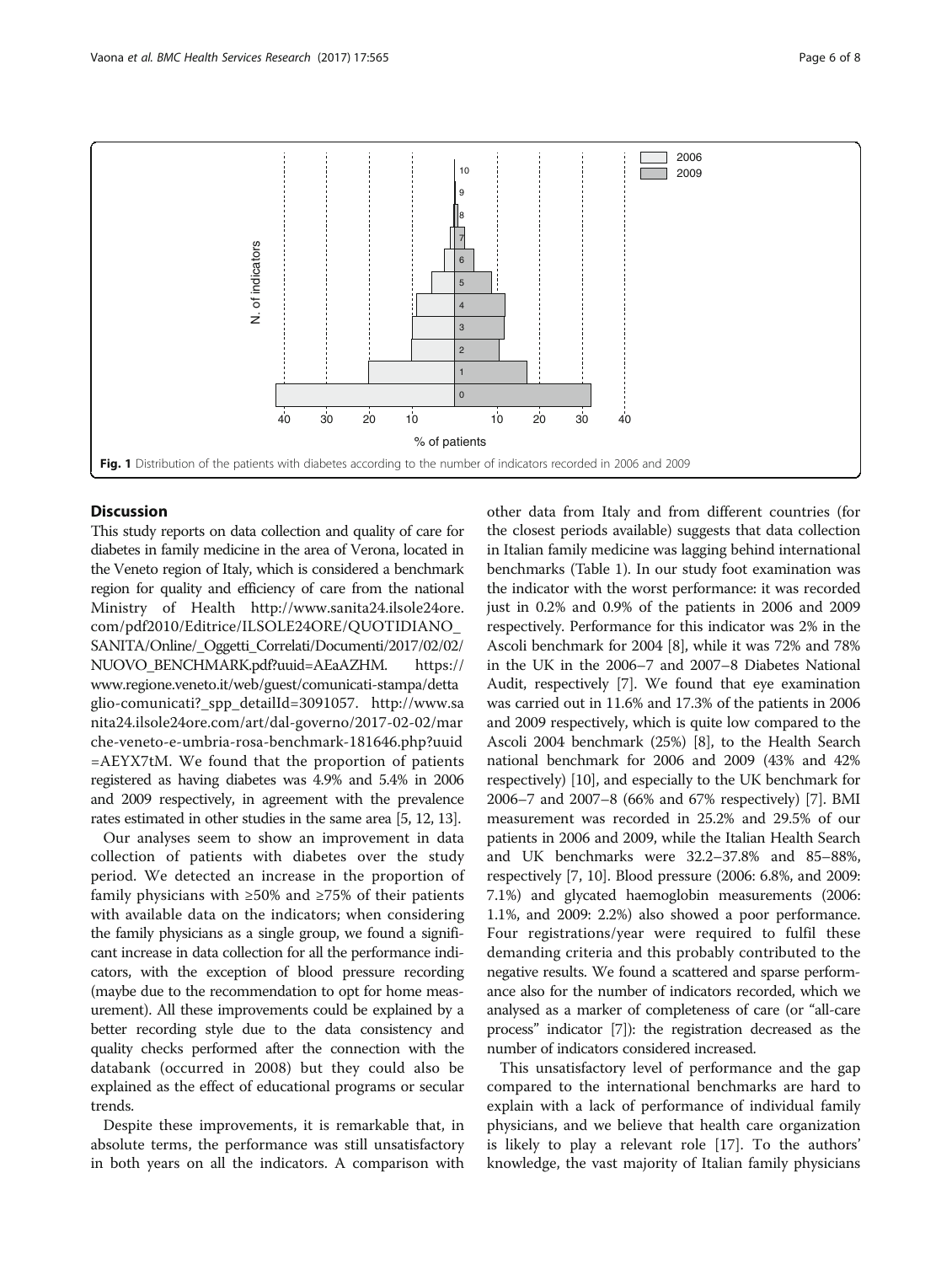<span id="page-6-0"></span>work without supporting staff, medical assistants and nurses. The observed low global performance may be a consequence of poor teamwork organization and clinical work overload, because resources may be inadequate especially when the number of patients with identified type-2 diabetes increases, taking family physicians to a plateau of their capacity to follow up an increasing number of patients.

In the interpretation of our findings it is also necessary to consider that the effectiveness of electronic health record-based management of diabetes have been demonstrated primarily with process measures and selected intermediate outcomes, such as glycated haemoglobin and LDL levels, rather than clinical outcomes [[18\]](#page-7-0) but it is reasonable to believe that improvement of care strictly depends on the availability and quality of data [\[19](#page-7-0)]. In our study an available record for an indicator does not necessarily mean that its measured value is at target. For these reasons, it is relevant to highlight that the analysis of the validated Q-score confirms that the quality of diabetes clinical management is largely improvable. According to the Q-score, even if the proportion of patients with a low quality of care (Q-score  $\leq$  20) was slightly lower in 2009 than in 2006, most patients with diabetes were at increased risk of cardiovascular events and less than one patient out of four was receiving a good quality of care in 2009.

This study has several limitations. First, the data refer to several years ago. To our knowledge, however, this is the first study performed in Italy on an unselected sample of Italian family physicians. A central databank collected data from all the family physicians who were members of the FIMMG Union, which corresponded to approximately 42% of all the family physicians working in the study area. Since the Union membership is not reasonably associated with professional performance, our study design minimized the risk of self-selection bias with respect to previous studies on voluntary physicians. Thus, we believe that our study sample is representative of the real-life management of diabetes in the study area and period. Although the data are not recent, no major widespread changes in the organisation of family medicine have been implemented in Italy since the study period: the last National General Medical Service Contract was signed in 2005 [http://www.sisac.info/anteprimaNewsHome.do?ti](http://www.sisac.info/anteprimaNewsHome.do?tipo=WEB&idArea=201011221610481056&idNews=201012212330479102&tit=&cat=&ddal=&dal=09/05/2017) [po=WEB&idArea=201011221610481056&idNews=201012](http://www.sisac.info/anteprimaNewsHome.do?tipo=WEB&idArea=201011221610481056&idNews=201012212330479102&tit=&cat=&ddal=&dal=09/05/2017) [212330479102&tit=&cat=&ddal=&dal=09/05/2017.](http://www.sisac.info/anteprimaNewsHome.do?tipo=WEB&idArea=201011221610481056&idNews=201012212330479102&tit=&cat=&ddal=&dal=09/05/2017) [http://](http://www.sisac.info/elencoNewsArea.do?rproprietario=201012211450435842&rrubrica=0&rdataaccordo=&operazione=ricerca&dataDal=&idArea=201012211450435842&idPagina=1&colOrderBy=tnews_versioni.news_titolo&order=asc&ricercaTitolo=&numberOfRecordsPerPage=10) [www.sisac.info/elencoNewsArea.do?rproprietario=2010122](http://www.sisac.info/elencoNewsArea.do?rproprietario=201012211450435842&rrubrica=0&rdataaccordo=&operazione=ricerca&dataDal=&idArea=201012211450435842&idPagina=1&colOrderBy=tnews_versioni.news_titolo&order=asc&ricercaTitolo=&numberOfRecordsPerPage=10) [11450435842&rrubrica=0&rdataaccordo=&operazione=ric](http://www.sisac.info/elencoNewsArea.do?rproprietario=201012211450435842&rrubrica=0&rdataaccordo=&operazione=ricerca&dataDal=&idArea=201012211450435842&idPagina=1&colOrderBy=tnews_versioni.news_titolo&order=asc&ricercaTitolo=&numberOfRecordsPerPage=10) [erca&dataDal=&idArea=201012211450435842&idPagina=](http://www.sisac.info/elencoNewsArea.do?rproprietario=201012211450435842&rrubrica=0&rdataaccordo=&operazione=ricerca&dataDal=&idArea=201012211450435842&idPagina=1&colOrderBy=tnews_versioni.news_titolo&order=asc&ricercaTitolo=&numberOfRecordsPerPage=10) [1&colOrderBy=tnews\\_versioni.news\\_titolo&order=asc&ri](http://www.sisac.info/elencoNewsArea.do?rproprietario=201012211450435842&rrubrica=0&rdataaccordo=&operazione=ricerca&dataDal=&idArea=201012211450435842&idPagina=1&colOrderBy=tnews_versioni.news_titolo&order=asc&ricercaTitolo=&numberOfRecordsPerPage=10) [cercaTitolo=&numberOfRecordsPerPage=10.](http://www.sisac.info/elencoNewsArea.do?rproprietario=201012211450435842&rrubrica=0&rdataaccordo=&operazione=ricerca&dataDal=&idArea=201012211450435842&idPagina=1&colOrderBy=tnews_versioni.news_titolo&order=asc&ricercaTitolo=&numberOfRecordsPerPage=10) Sparse educational interventions might have improved data recording quality only modestly. Thus, the level of performance of family physicians is unlikely to have changed significantly since the study period. All the indicators selected were included in the following update of the NICE clinical guidelines [\[20\]](#page-7-0).

A second limitation is that we could only report on data collection but we were not able to analyse the measured values of the selected indicators, because measurement data were patchy. Third, because of a lack of integration between primary and secondary health care levels, we are unable to distinguish between poor clinical management and missed registration of measurements or examinations. Doctors could have omitted to record some of their patients' medical data that were already available in hospital databases (one third of the patients attended diabetes centres). Fourth, our disease definition was operational and pragmatic, formulated by family physicians for working purposes and it did not necessarily fit the guidelines definition. However, using data from another study on diabetes in Legnago (province of Verona) in 2009, we found that 1745 out of 2127 (82%) subjects defined as having diabetes by a similar disease definition were also identified on the basis of administrative data (disease exemptions, admission to diabetologic services, or purchase of antidiabetic drugs or glucose test strips) [\[5\]](#page-7-0). Also, we acknowledge that our disease definition could not disentangle between type-1 and type-2 diabetes, but patients with type-1 diabetes are a minority (5%) of the total population with diabetes and the same definition was used to extract patients for both years. Finally, the Q-score was calculated only for a part of the patients with available data.

# Conclusions

Data collection and quality of primary care for diabetes improved between 2006 and 2009 but they were still unsatisfactory in comparison with international benchmarks. Structural interventions in the organization of family medicine, which have not been implemented since the study period, should be prioritised in Italy in order to improve the management of patients with diabetes.

# Additional file

[Additional file 1:](dx.doi.org/10.1186/s12913-017-2508-5) Map of the study area (Figure S1); review of reference guidelines on diabetes management available in 2006 (Table S1) distribution of the Q-score in 2006 and 2009 (Table S2). (DOC 165 kb)

#### Abbreviations

FIMMG: Federazione Italiana Medici di Medicina Generale; LDL: Low-density lipoprotein; LHT: Local healthcare trust; MA: Microalbuminuria; NICE: National Institute for Clinical Excellence; RR: Risk ratios

#### Acknowledgements

We thank Anna Longobardi and Elia Battaglia for their work in the evaluation of guidelines.

## Funding

This work did not receive funding.